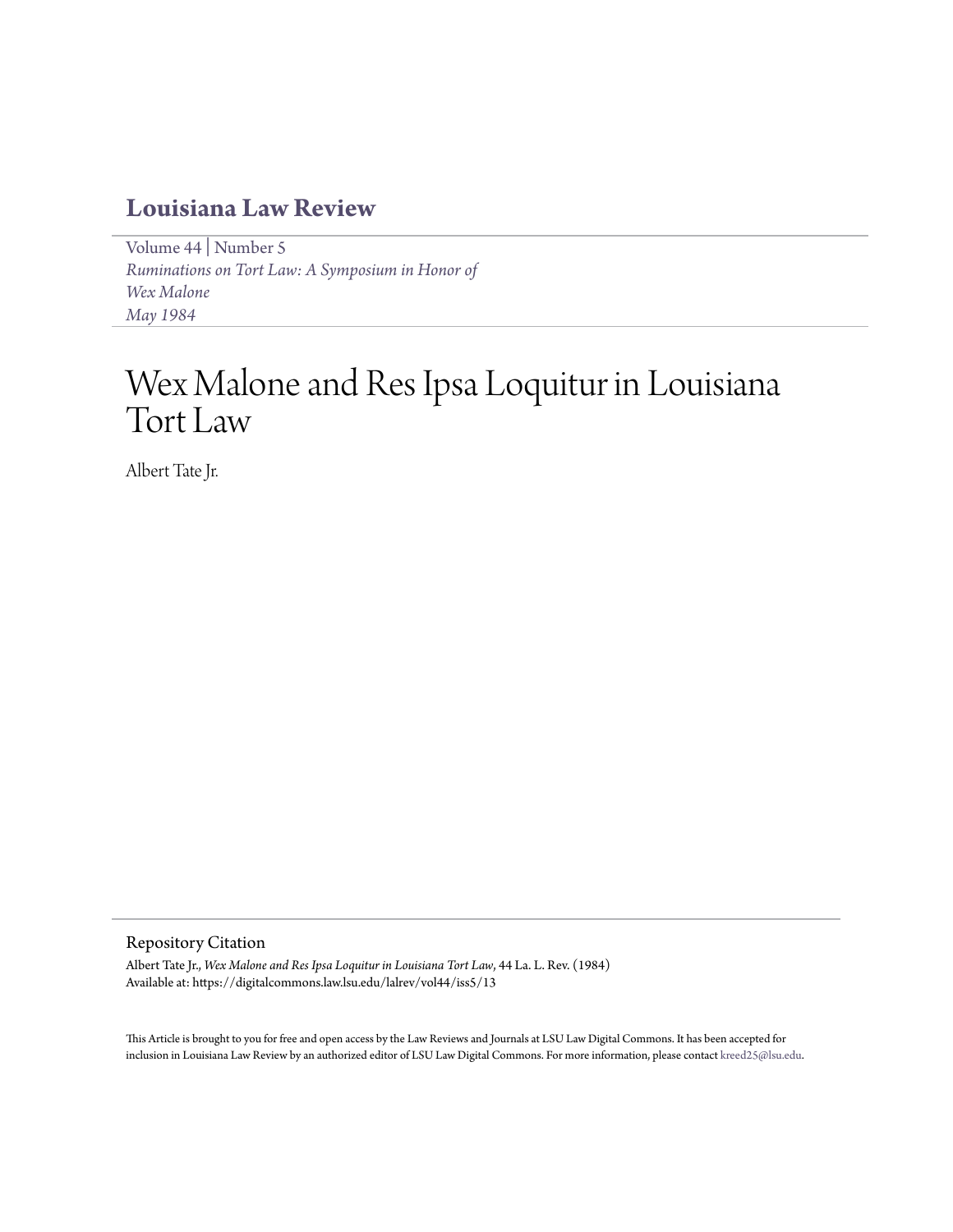## **WEX MALONE AND RES IPSA LOQUITUR IN LOUISIANA TORT LAW**

### *Albert Tate, Jr.\**

Elsewhere this issue celebrates Wex Malone's national contributions to American tort law through his writings and his twenty-odd years of service on the Committee of Advisers to the Reporter of the American Law Institute that shaped the *Restatement (Second) of Torts.* In Louisiana, however, his impact on tort law has been more than contributive; his writings and the law review commentaries produced under his tutelage **by** his students in the last half of this century have totally shaped current Louisiana tort concepts and analyses.' The present article discusses Malone's perceptions in his first important writing on Louisiana tort law, "Res Ipsa Loquitur and Proof **by** Inference-A Discussion of the Louisiana Cases,"<sup>2</sup> and their subsequent influence. His res ipsa article was published in the *Louisiana Law Review* in 1941, soon after North Carolinaborn Wex Malone came to the Louisiana State University in **1939** as an Assistant Professor of Law, eight years out of the University of North Carolina School of Law, and after a career as a Wall Street lawyer and professor of law at the University of Mississippi.

**I**

**A** reader in the 1980's still receives stimulation and insight from Malone's initial general analysis, brilliant and still valid, of the doctrine

Copyright 1984, **by** LOUISIANA LAW REVIEW.

**<sup>\*</sup>** Circuit Judge, United States Court of Appeals for the Fifth Circuit; Associate Justice, Supreme Court of Louisiana, **1970-1979;** Judge, Louisiana Courts of Appeal, **1954-1970.** The writer acknowledges with gratitude the research and editorial assistance of Calvin P. Brasseaux, member of the Louisiana Bar Association, who served as law clerk for the writer, **1983-1984.**

**<sup>1.</sup>** The sole exception is the return **by** Louisiana courts in the 1970's to civilian principles of strict liability under the Louisiana Civil Code. Professor Malone profoundly disapproves this departure from the common law approach. *See* Malone, *Ruminations on Liability for the Acts of* Things, 42 **LA.** L. **REV. 979 (1982).**

Malone's impact on Louisiana tort concepts and analyses also undoubtedly resulted from the two generations of law students led into tort thinking and analysis through his dramatic and stimulating lectures as a law teacher. **A** symposium less scholarly in concept than the present might have contained a discussion of his role as one of the two or three most outstanding classroom performers ever to have taught law in this state.

<sup>2.</sup> Malone, *Res Ipsa Loquitur and Proof by Inference-A Discussion of the Louisiana Cases,* 4 **LA.** L. REV. **70** (1941) [hereinafter referred to as his res ipsa article or simply his article]. Malone's prior writings on Louisiana law included only a six-page note on Louisiana fair trade legislation, Comment, *The Louisiana Fair Trade Act and Interstate Transactions: The Krauss Company Case,* **3 LA.** L. REV. 814 (1941) and two contributions discussing the year's decisions of the Louisiana Supreme Court in criminal law and procedure. *The Work of the Louisiana Supreme Court for the 1939-1940 Term,* **3 LA.** L. REV. **267, 379** (1941); *The Work of the Louisiana Supreme Court for the 1938-1939 Term,* 2 **LA.** L. REV. **31, 97 (1939).** For a bibliography of his writings, see Wade, *Ruminations on a Premier Torts Professor,* 44 **LA.** L. REv. **1161** (1984).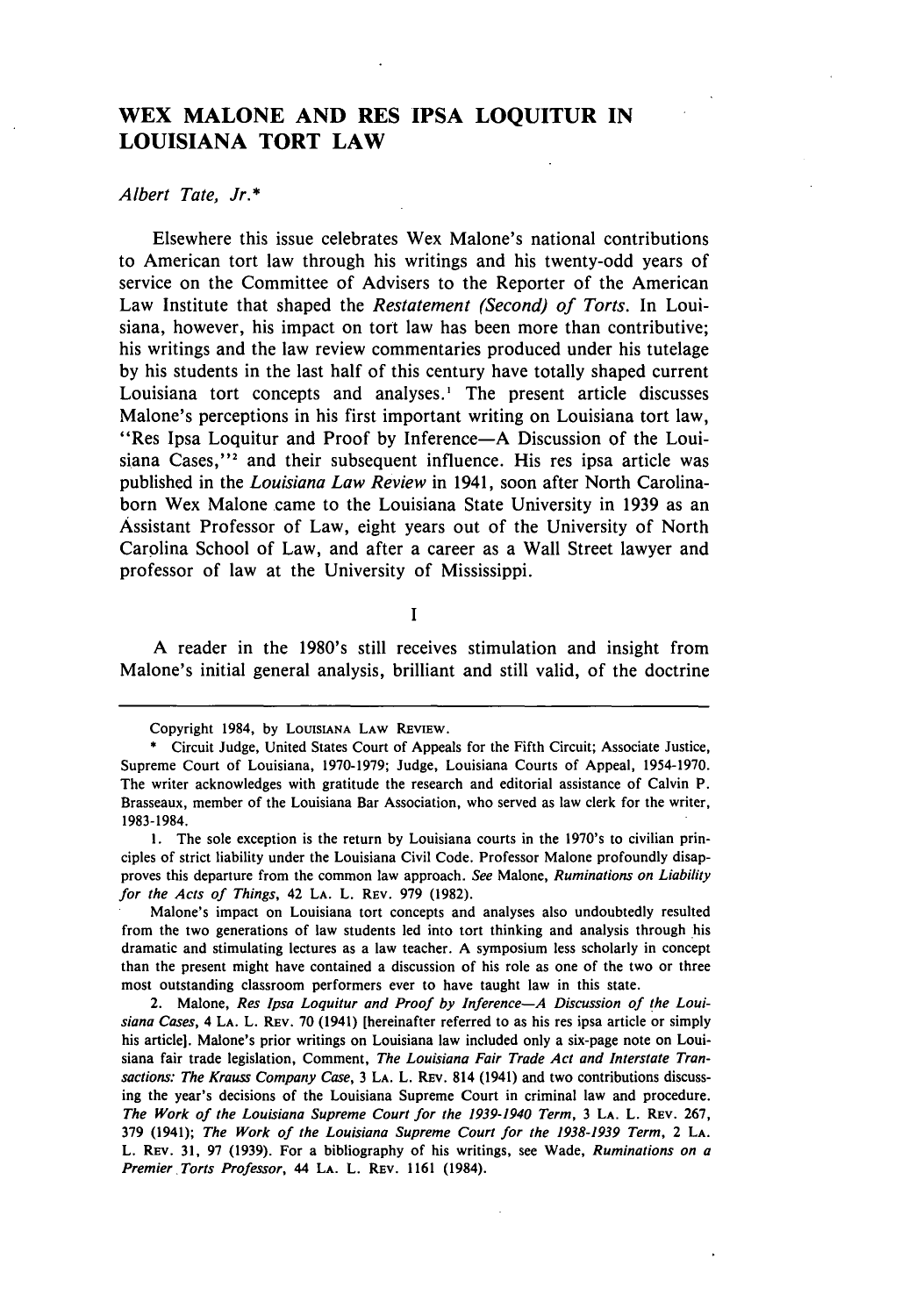of res ipsa loquitur and its application in the first part of his res ipsa article.<sup>3</sup> The second part of his article<sup>4</sup> analyzed Louisiana decisional law on the subject-demolishing much of its technical reasoning, a critique eventually accepted by the subsequent jurisprudence—and suggested the proper utilization of res ipsa loquitur in Louisiana's procedural and substantive scheme. The subsequent triumph of Malone's perceptions in the second portion of the article has been so complete, however, that a 1980's Louisiana reader cannot possibly imagine the excitement of discovery and the catalytic understanding his article created in the Louisiana practitioner and judge of the 1940's and 1950's, and even into the 1960's.

This article will not attempt to restate here Malone's initial brilliant analysis of res ipsa loquitur and its application. It includes discussion of the duty-risk factor in the doctrine's application, the interplay between causation and negligence implicated in the doctrine's utilization, and the "exclusive control by the defendant" criterion, a criterion which was sometimes mechanically and erroneously required before the doctrine could be invoked. Malone stated initially in what may serve also as a thumbnail sketch of his conclusion:

In truth, a case in which the doctrine of res ipsa loquitur applies does not differ essentially from any other case in which the making of inferences plays a dominant role. Its distinguishing characteristic lies only in the fact the occurrence of the accident constitutes the given fact group from which the inference of negligence is drawn. Whether this alone warrants the creation of a special doctrine and the setting apart of the situation as one that requires specific rules is a question that is open to serious debate. Shorn of its classical garb, the phrase means simply that the thing-the accident-speaks for itself; it is datum from which the trier may infer negligence.<sup>5</sup>

The second part of his article addressed (and demolished) tendencies of the Louisiana judicial applications to regard the res ipsa loquitur principle not as "only a species of proof by inference'" (the proper utilization as Malone viewed it), but rather "as a law unto itself," creating "<br>a unique piece of litigation involving new elements" of pleading and

8. *Id.*

<sup>3.</sup> Malone, *supra* note 2, at 70-83.

*<sup>4.</sup> Id.* at 83-95. A third section of the paper discusses the uses of res ipsa loquitur in particular categories of substantive Louisiana cases. *Id.* at **95-106.** *See infra* text accompanying notes 37-45.

*<sup>5.</sup> Id.* at 72-73 (footnote omitted).

*<sup>6.</sup> Id.* at 82.

<sup>7.</sup> *Id.* at 83.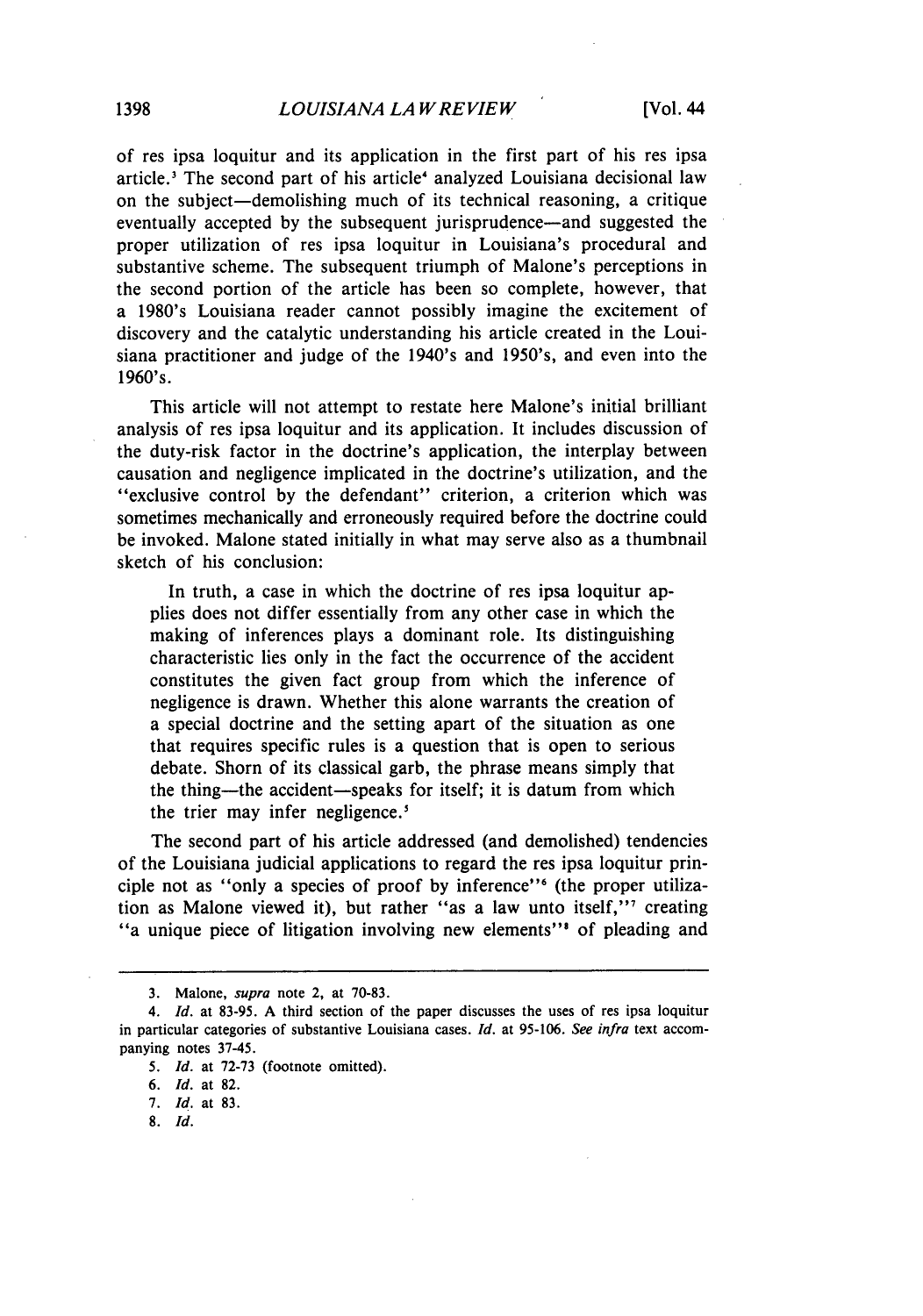proof. Malone summarized the judicial expressions, which sometimes were taken seriously with overtechnical results;

(1) When res ipsa loquitur applies, the defendant must sustain the burden of proving that he was free of negligence.

(2) The plaintiff who alleges specific acts or omissions which he claims amount to negligence loses the "benefit" of the doctrine.

(3) If the plaintiff is in as good a position as the defendant to explain the cause of the injury, he cannot rely upon res ipsa loquitur.<sup>9</sup>

Due to a large extent to Malone's demolition of these jurisprudential misconcepts, now regarded as incongruous as belief in witchcraft, the present-day Louisiana lawyer finds it difficult to believe that lawyers and judges of my early days at the bar took these misconceptions seriously, implicating unnecessary procedural complexity and technicality upon mere mention of the term in tort litigation.

As Malone convincingly showed, these misconceptions essentially derived from the uncritical importation into Louisiana of res ipsa rules and concepts from the other (then) forty-seven common law American states, where the res ipsa loquitur doctrine's primary role was to enable the tort plaintiff (a) to survive a motion for directed verdict at the close of his case, and (b) at the close of the evidence, to get the negligence issue to the jury for its determination. In Louisiana, however, the invocation of res ipsa could play no such role. Jury trials were rare and did not then permit a directed verdict. Ordinarily, the trial judge made the decision on the merits, without the intervention of a jury, after all the evidence of both parties was taken.

Malone concluded that res ipsa loquitur does not implicate a different rule of pleading or substantive principle than ordinary tort law. Its proper use in Louisiana tort law and practice is ordinarily<sup>10</sup> only to permit an inference of the defendant's negligence, without specific proof of it or its details-an inference-that may arise from all the factual circumstances of the accident after all the evidence is in; the weight of the inference in the light of all the evidence may permit the trier of fact to conclude by a preponderance of the evidence that the defendant's negligence caused the accident. This permissible inference is not governed by any special rule and is no different in requirement than that applied to any other proof by inference. By invoking res ipsa loquitur principles to infer negligence, the tort plaintiff, who always bears the burden of ultimate persuasion in proof of his claim, simply "has the burden of satisfying

*<sup>9.</sup> Id.* (footnotes omitted).

<sup>10.</sup> *But see infra* text accompanying notes 37-61.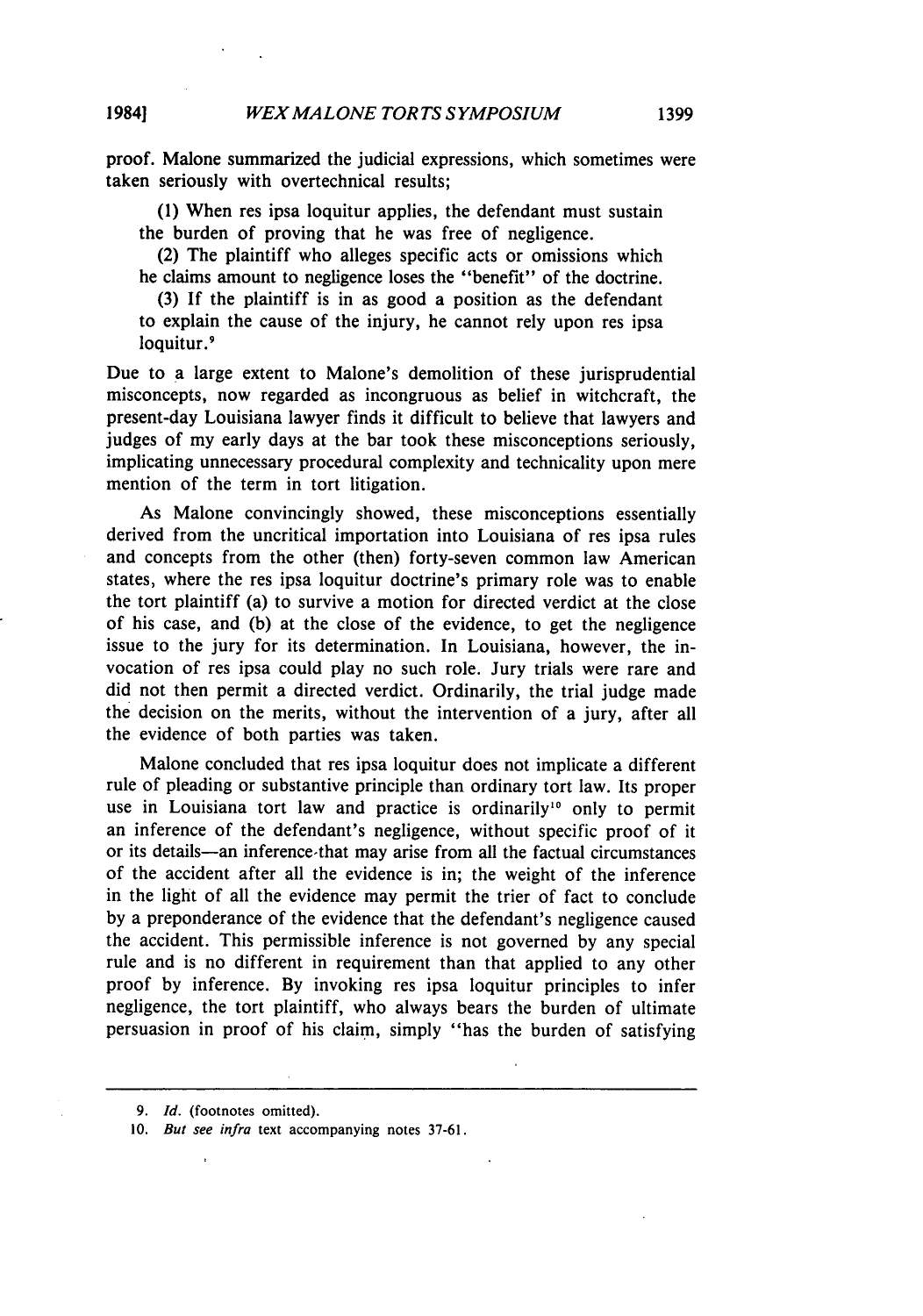*0LOUISIANA LA W REVIEW* 1400 **[Vol.** 44

the court that the inference [of the defendant's negligence that] he wishes to see drawn is more plausible than any other inference that could arise."

II

Professor Malone's analysis as to the proper application of res ipsa loquitur in Louisiana tort cases received increasing acceptance in Louisiana tort decisions of the 1940's and 1950's, although vestiges of past misconceptions persisted in a small number of cases. It was not until the 1970's, however, that Louisiana courts finally accepted his perceptions as to the weight of the inference of negligence required for the plaintiff to prevail, i.e., only that the defendant's negligence be shown to be the *"more* plausible" cause of the plaintiff's injury.

In 1942, not long after the publication of Malone's 1941 res ipsa loquitur article, the Lousiana Supreme Court, in denying recovery for a plaintiff, spoke to this issue.

It is the duty of the plaintiff to prove negligence affirmatively; and, while the inference allowed by the rule of res ipsa loquitur constitutes such proof, it is only where the circumstances leave no room for a different presumption that the'rule applies. When it is shown that the accident might have happened as the result of one of two causes, the reason for the rule fails and it can not be invoked.<sup>12</sup>

This formulation implies that the res ipsa inference of negligence does not apply unless the facts leave "no room" for a different presumption, and that the inference may be dispelled where the accident *"might* have happened" for another cause. It thus suggests that the defendant may defeat application of res ipsa loquitur in favor of the plaintiff if he can argue any other cause for the plaintiff's accident, whether or not the defendant's argument is as plausible an explanation for the occurrence as the defendant's. negligence.

This formulation, although reiterated by citation, was gradually diluted in the succeeding jurisprudence before its final repudiation in the 1970's. This process can best be illustrated by describing two cases in which the writer participated as an appellate judge, one decided in 1956 and the other in 1972.

*A*

In *Larkin v. State Farm Mutual Automobile Insurance Co.*,<sup>13</sup> at daylight a driver and his passenger were found drowned in an automobile

**<sup>11.</sup>** Malone, *supra* note 2, at 90.

<sup>12.</sup> Morales v. Employers' Liab. Assurance Corp., 202 La. 755, 769, 12 So. 2d 804, 808 (1943).

<sup>13. 91</sup> So. 2d 94 (La. App. 1st Cir. 1956), *rev'd,* 233 La. 544, 97 So. 2d 389 (1957).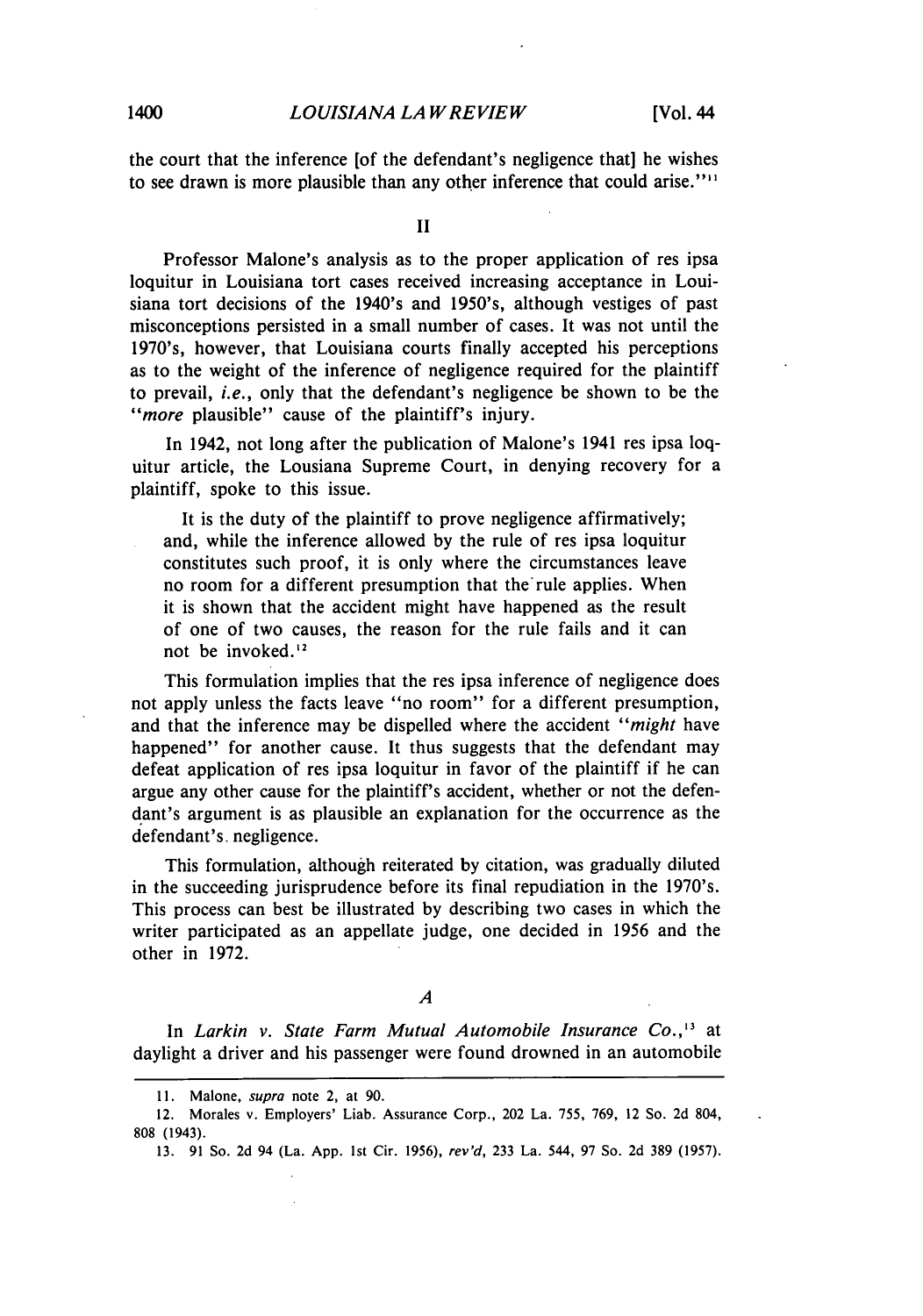upside down in a canal alongside the highway. No witness was found, but the time of the accident was fixed by the vehicle's occupants' stopped wristwatches at 2:30  $a.m$ . The only other evidence as to the occurrence of the accident was the tracks of the vehicle, which indicated that the automobile had run off the concrete at the right hand shoulder and had travelled along that shoulder with all wheels off the pavement for a distance of 118 feet. The tracks were three to four inches deep on the right shoulder. The vehicle had reentered the paved portion of the highway and at a forty-five degree angle had skidded across the opposite shoulder, where it had flipped over into the canal.

The passenger's widow brought the action for wrongful death against the deceased driver's liability insurer. In granting recovery, the trial court invoked res ipsa loquitur, as established by a prima facie case of the driver's negligence, therefore calling upon the defendant to offer an explanation to overcome the presumption of the driver's negligence. No explanation being forthcoming, the widow recovered.

The Louisiana First Circuit Court of Appeal, on which the writer was then sitting, affirmed."' Distinguishing decisions that had articulated some of the former technicalities of res ipsa cases,<sup>15</sup> and relying heavily on Malone's 1941 res ipsa article, the court concluded:

A presumption (or probability) of negligence may be posed by the plaintiff's testimony either of the accident itself or of certain facts surrounding the accident, but in either event it is open to defendant to rebut same—that is, to present evidence as to facts from which it may be inferred or deduced that defendant's conduct cannot be considered the sole legal proximate cause of the accident in question. If defendant fails to do so, in either event, plaintiff has borne his burden of proving by a preponderance of the evidence that defendant's negligent conduct was the actionable cause of the injuries received.

For instance in this case, the tracks tell the entire story. Our common sense tells us that ordinarily a carefully driven automobile does not ride the shoulder of the road when conditions are such as this for a distance of one hundred and eighteen feet and then swerve off diagonally across the road and into a ditch. The most plausible explanation seems to be that the driver was going too fast or that he did not have his car under proper control. The tracks establish the probability of negligence, and this is all that the law requires in order to conclude that the plaintiff has made out his case. The plaintiff had to persuade; he succeeded in persuading. The tracks plus our common sense tell the whole story.

<sup>14.</sup> **Id.**

<sup>15.</sup> *See supra* text accompanying note 8.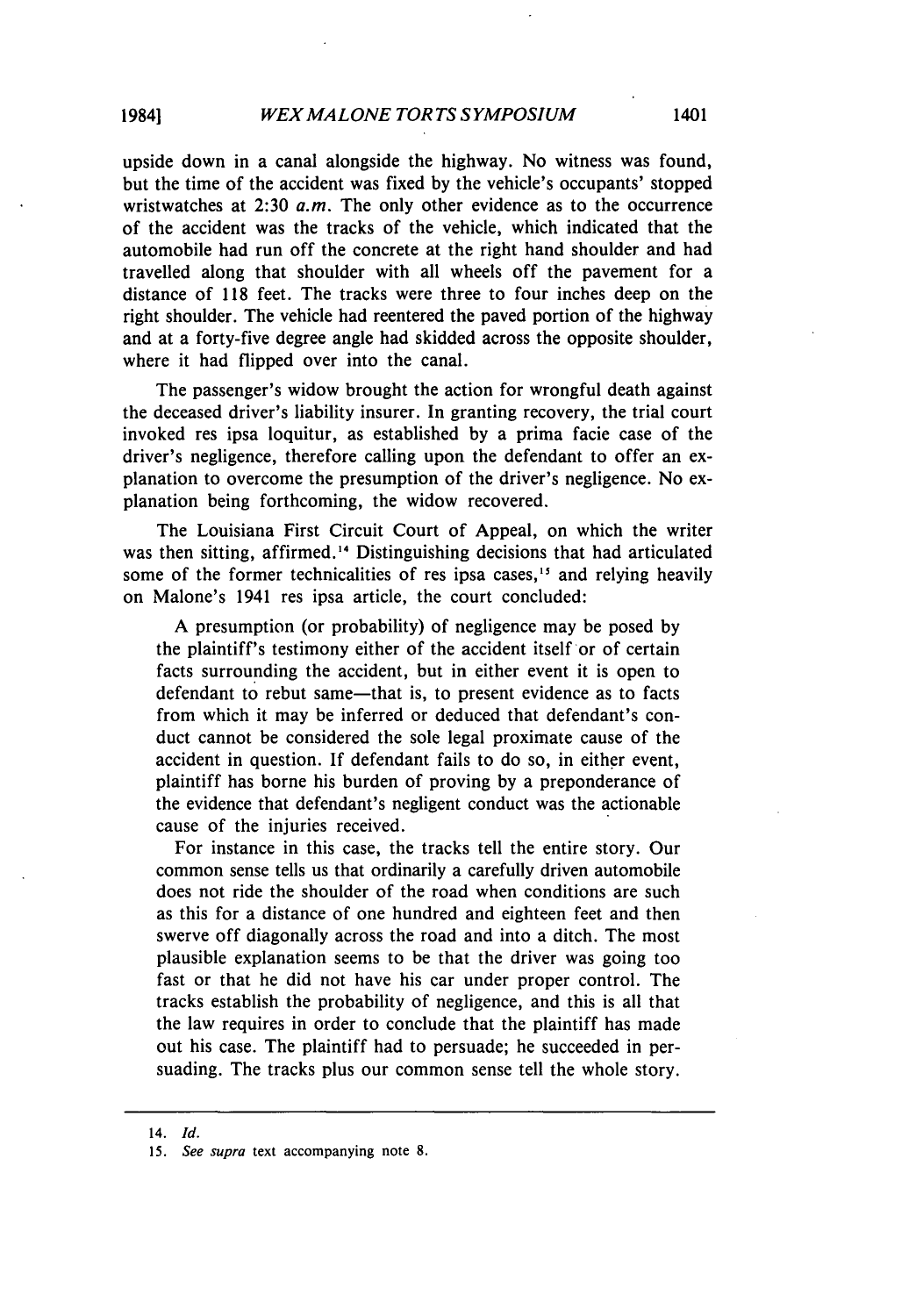The plaintiff has borne his burden of preponderantly proving defendant's actionable negligence **.... ,**

The Louisiana Supreme Court reversed.<sup>17</sup> Preliminarily, the court observed that the res ipsa loquitur "maxim means only that the facts of the occurrence warrant the inference of negligence, not that they compel [it]."<sup>18</sup> The court also observed that the occasion and necessity for invoking the rule "is the lack of direct evidence indicating negligence on the part of the defendant as the responsible human cause of 'a particular accident."<sup>19</sup> Sweeping away much of the technical brushwood that springs up around incantation of the phrase res ipsa loquitur,<sup>20</sup> the court summarized the proper use of the res ipsa principle:

It is generally conceded that res ipsa loquitur in no way modifies the rule that negligence will not be presumed. The application of the rule does not, therefore, dispense with the necessity that the plaintiff prove negligence, but is simply a step in the process of such proof, permitting the plaintiff, in a proper case, to place in the scales, along with proof of the accident and enough of the attending circumstances to invoke the rule, an inference of negligence, thereby obtaining an advantage and placing on the defendant the burden of going forward with proof to offset that advantage. When all the evidence is in, the question is still whether the preponderance is with the plaintiff.'

The court found that the instant facts did not permit an inference

This misconception resulted from the uncritical importation of the common law use of res ipsa loquitur (the common law explanation for the denial of a directed verdict), as well as from the undifferentiated use of a res ipsa loquitur principle applicable only in specialized circumstances whereby, equally described under the res ipsa loquitur label, the burden of persuasion or of liability was actually changed. *See infra* text accompanying notes 37-61.

- 17. 233 La. 544, 97 So. 2d 389 (1957).
- 18. 233 La. at 551, 97 So. 2d at 391.
- 19. 233 La. at 551, 97 So. 2d at 391.

20. *See supra* text accompanying note 8. Although the court did not cite Professor Malone's res ipsa article in support of the statement quoted in the text, the opinion is liberally sprinkled with citations to that article, and the summary of the use of res ipsa loquitur in ordinary tort litigation, quoted *infra* text accompanying note 21, was undoubtedly influenced by and is in accord with Malone's article.

21. 233 La. at 551-52, 97 So. 2d at 391. This summary is still valid in ordinary tort litigation. *But see infra* text accompanying notes 37-61.

<sup>16. 91</sup> So. 2d at 98. As author of the opinion, **I** must confess the erroneous statement deleted at the end of the quotation in the text: "and it is incumbent upon defendant to rebut this presumption or conclusion in order to defeat recovery. The defendant failed to do so." *Id.* This statement, of course, represents a remnant of the former technicalities implicated by invocation of res ipsa loquitur, *see supra* text accompanying note 8, whereby it was frequently stated that the plaintiff's prima facie case of negligence *required* the defendant to rebut it, *i.e.,* that the res ipsa loquitur inference was not merely a factor to be weighed in the judgmental process, but that it somehow shifted the burden of persuasion to the defendant requiring him to produce rebuttal *evidence.*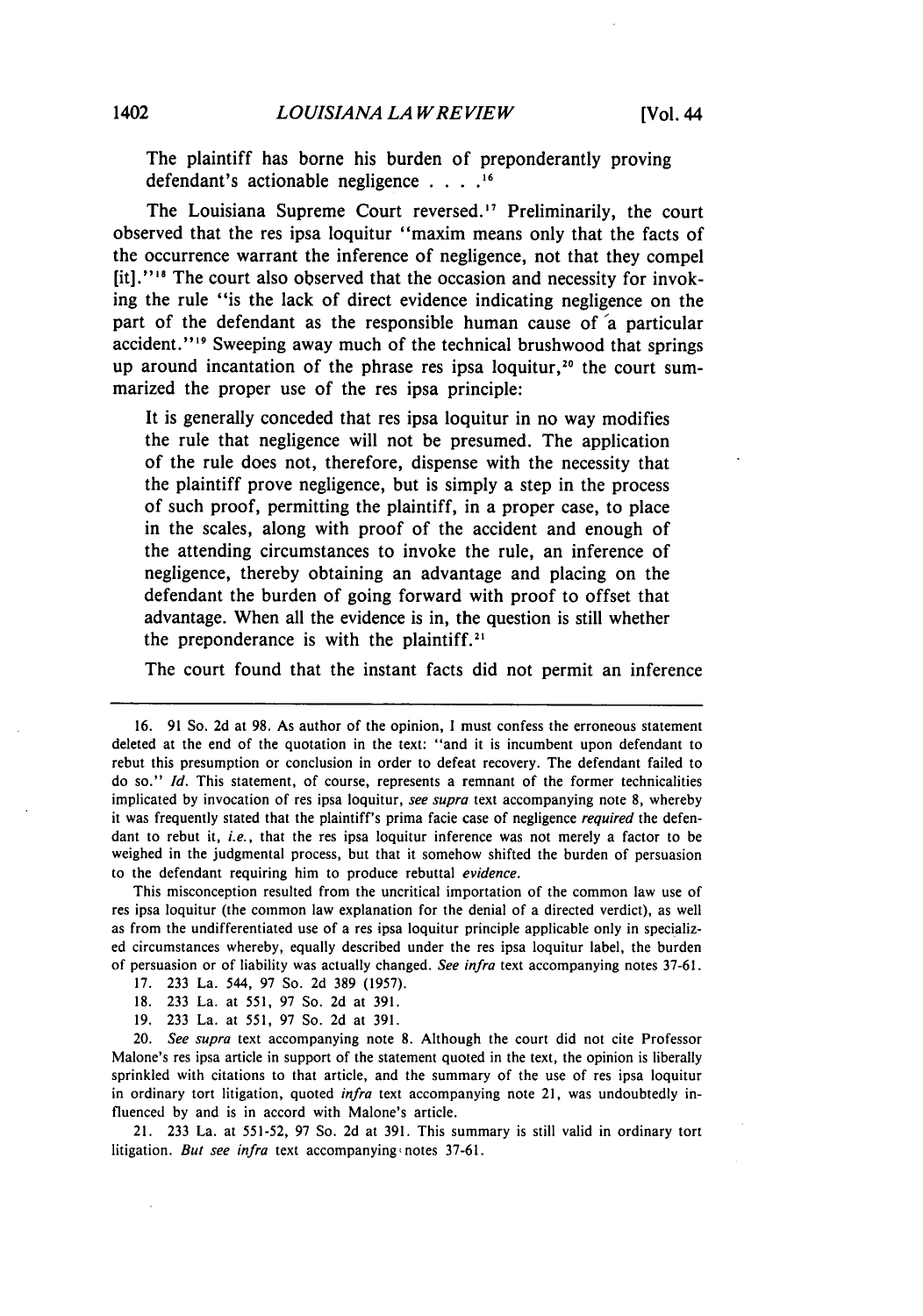that the driver's negligence was the cause of the accident. In doing so, the court relied partly upon its 1943 jurisprudential expression that res ipsa applies only where there is "no room" for a different presumption than the defendant's negligence, $22$  as well as upon prior Louisiana judicial interpretations<sup>23</sup> that it is improper to assume a driver's negligence when the accident "might have been caused by factors outside the control"<sup>24</sup> of the driver, or where "it is reasonable to assume that the actions of the defendant [driver] *may* have been caused by the negligence of another."<sup>25</sup>

The supreme court's holding appears to be that application of res ipsa loquitur is defeated if the defendant can advance *any* reasonably possible explanation for the accident other than the defendant's negligence, without the court's determination whether it is *as* plausible an explanation as that of the defendant's negligence. In refusing to apply res ipsa to permit recovery, the court stated:

[T]here is nothing to show what caused [the driver's] car to leave the pavement; it may have been forced off the narrow highway by oncoming traffic, or by a skidding motorist alongside, and the fact of his having driven onto the adjoining shoulder does not of itself warrant an inference of negligence since it does not exclude other reasonable hypotheses consistent with proper driving on Swilley's part. It occurs to us that the very fact that all four wheels of the car were off the highway is a circumstance from which it would be fair to infer that a car approaching in Swilley's lane of traffic forced him completely off the pavement as an alternative to a collision.<sup>26</sup>

Similarly, the supreme court rejected the court of appeal's inference of the driver's excessive speed and his lack of control, deduced by the length and depth of the skidmarks when his vehicle first went off the highway, by what the writer can view only as a far less likely hypothesis of causes that possibly could have been exculpatory of the driver's negligence.<sup>27</sup>

<sup>22.</sup> Morales v. Employers' Liab. Assurance Corp., 202 La. 755, 769, 12 So. 2d 804, 808 (1943). The quotation upon which it relied is stated *supra* text accompanying note 11.

<sup>23.</sup> *See, e.g.,* Dunaway v. Maroun, 178 So. 710 (La. App. 2d Cir. 1937).

<sup>24. 233</sup> La. at 553, 97 So. 2d at 392 (emphasis added).

<sup>25. 233</sup> La. at 553, 97 So. 2d at 392 (emphasis added; footnote omitted).

<sup>26. 233</sup> La. at 554-55, 97 So. 2d at 392-393 (emphasis added).

<sup>27.</sup> The supreme court stated:

Nor can we agree with our learned brothers of the Court of Appeal, who thought that the most plausible explanation of the car having traveled 118 feet on the shoulder then swerved diagonally across the road, was that the driver was going too fast or that he did not have his car under proper control. The record contains nothing to indicate the speed of the car, but a distance **of 118** feet on the shoulder is not inconsistent with prudent driving-which dictates that when a car has left the paved highway it is better practice not to try to immediately regain the pave-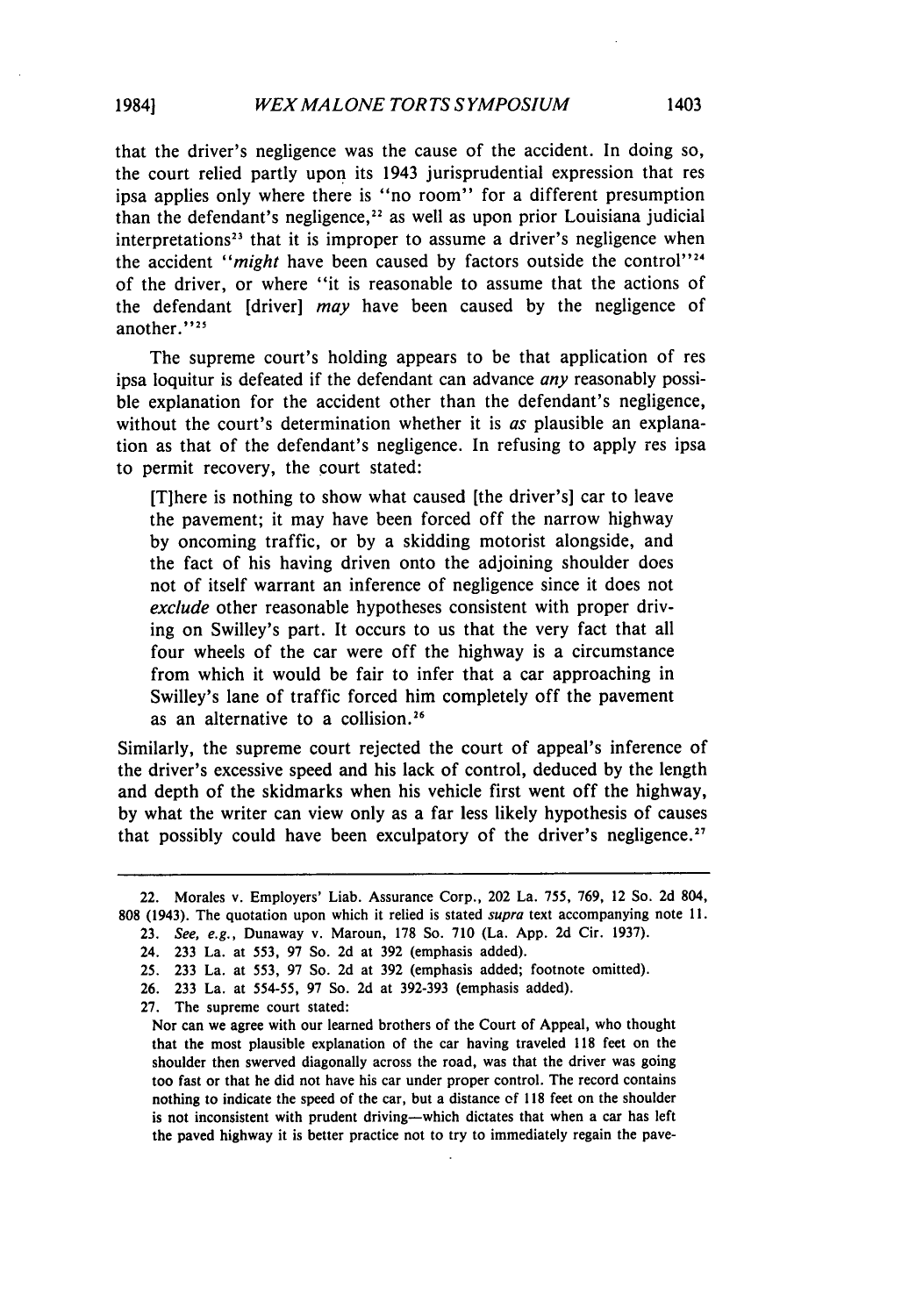The supreme court's apparent holding in *Larkin-that* the inference of the defendant's negligence arising from the facts of the accident may be dispelled if the defendant shows *any* other reasonably possible explanation, whether or not as plausible as that of the defendant's negligence-is thus contrary to the thesis of Malone's res ipsa article. Under Malone's thesis, to meet the inference of his negligence, the defendant must show or prove an explanation of the accident at least *equally* plausible as that of his negligence. Consequently, whether, in the light of all the evidence, the inference of the defendant's negligence is sufficient to prove the plaintiff's case by a preponderance of the evidence-i.e., whether the defendant's negligence more probably than not was the cause of the accident $-$ <sup>28</sup>is essentially a question of fact for the trier, as in the case of other proof **by** circumstantial evidence.

*B*

The difference between the *Larkin* and the Malone approaches is clearly highlighted in the **1972** opinions of the Louisiana Supreme Court in Boudreaux *v. American Insurance Co."* The majority opinion on original hearing, essentially adopting the *Larkin* test, affirmed a denial **by** both trial court and court of appeal of the plaintiff's recovery, sought on the basis of res ipsa principles. On rehearing, the majority adopted the analysis first suggested in Louisiana **by** Malone's res ipsa article and reversed the denial of recovery.

*Boudreaux* was a suit **by** the surviving widow and children for the wrongful death of Edward Boudreaux. He died in his apartment in the early hours of the morning as a result of suffocation due to smoke inhalation, which had resulted from a fire originating in the kitchen of an adjacent restaurant shortly after it had closed. The evidence indicated that

28. See, e.g., Jordan v. Travelers Ins. Co., 257 La. 995, 1008, 245 So. 2d 151, 155 **(1971)** ("Whatever the descriptive term used, however, proof **by** direct or circumstantial evidence is sufficient to constitute a preponderance, when, taking the evidence as a whole, such proof shows that the fact or causation sought to be proved is more probable than not.").

29. 262 La. 721, 264 So. 2d 621 (1972).

ment, but to travel along the shoulder until it is felt safe to attempt to maneuver. [How about a prudent driver slowing or stopping on the shoulder?] The evidence does disclose that Swilley's tire tracts in the soft mud of the shoulder were three or four inches deep; he necessarily had to insure sufficient momentum to lift the car from the shoulder over the edge of the concrete slab so as to regain the pavement; a wheel may have locked with the edge, and the additional power applied to free the wheel may have caused the car to leap forward so that Swilley lost control- yet those acts cannot be branded as negligence since a prudent and careful driver would very possibly have acted in the same manner under like circumstances. No causal connection between the accident and some phase of negligent operation of the car has been shown, and it is our opinion that when all the facts are considered, this case is not one in which the doctrine of res ipsa loquitur is applicable. 233 La. at 555-56, 97 So. 2d at 393.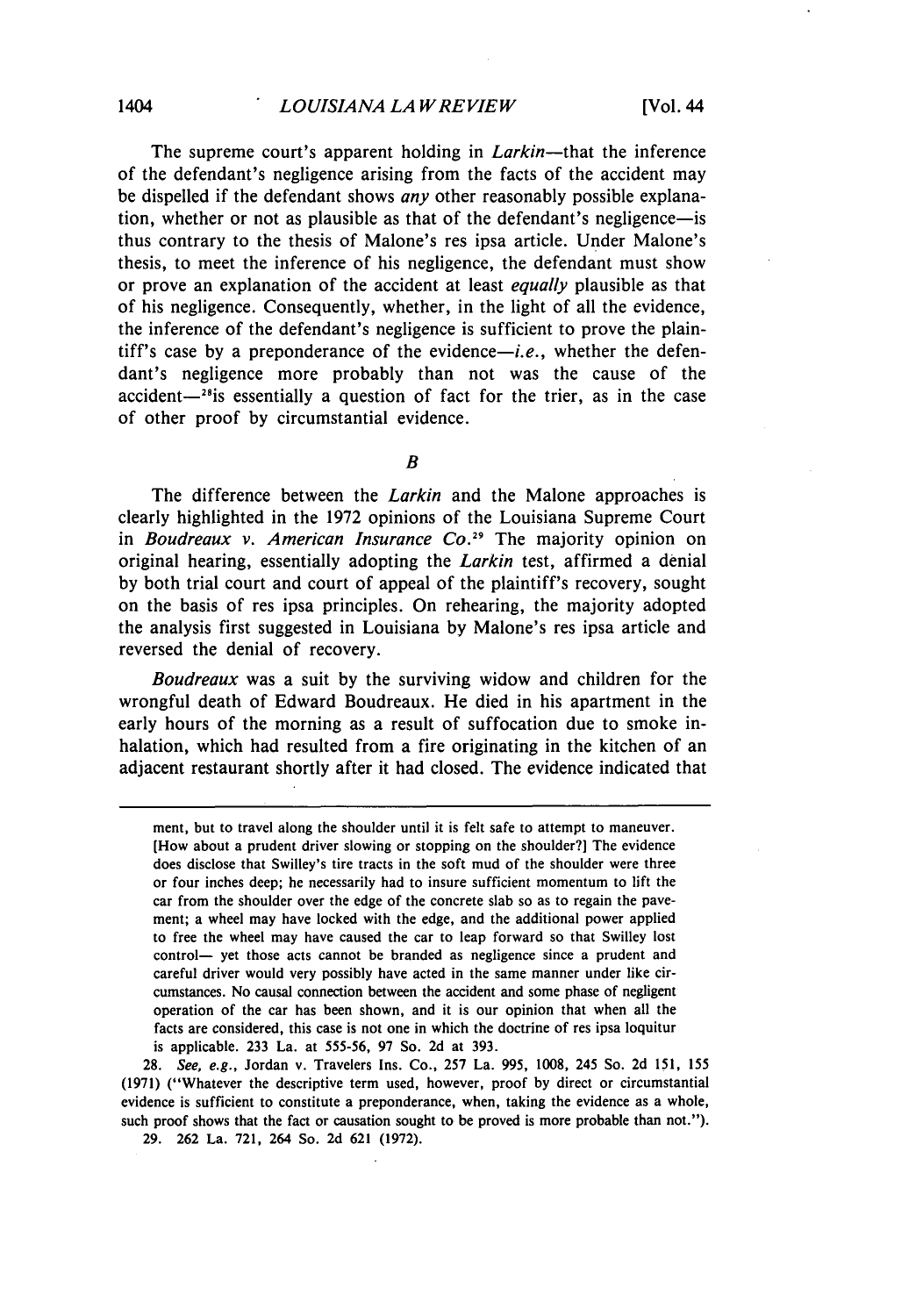a possible cause of the fire could have been an ignited piece of grease lodged in the negligently-uncleaned ductwork above the stoves of the establishment, although it was proved only that the fire *had* originated in this ductwork and was of such intensity when first discovered some fifty minutes after the restaurant's closing that it was already through the roof of this two-story building.

On original hearing the supreme court, in affirming the denial of recovery, denied application of res ipsa loquitur. The majority stated:

A review of this record does not reflect that the alleged negligence of defendant's insured excludes every other reasonable hypothesis as to the cause of the fire. [The restaurant owner] had knowledge of the physical arrangement of his kitchen; he had knowledge of the operation of the restaurant and bar; he had knowledge of the daily and nightly routine of his employees; he had no knowledge of the cause of the fire. We agree with the Court of Appeal that the fire *could* have started from a number of sources in the kitchen, but it would be illogical to infer that there was *no other reasonable cause* to which it could be ascribed (vandalism, carelessness of parties other than [the restaurant owner] and his employees, combustion, and sudden electrical malfunction are only a few that could be mentioned). We cannot say that under the facts proved at trial a reasonable and fair conclusion would be that the instant accident was due to an omission by [the restaurant owner] or his employees.<sup>30</sup>

On rehearing, the supreme court reversed the denial of recovery. The court first pointed out:

[Tihe circumstantial evidence requisite in civil negligence cases need not negate *all* other *possible* causes of injury, as the opinions of the previous courts seemed to hold. It suffices if the circumstantial proof excludes other reasonable hypotheses only with a fair amount of certainty, so that it be more probable than not that the harm was caused by the tortious conduct of the defendant. . . .

In this respect, the principle of "res ipsa loquitur" (the thing speaks for itself) sometimes comes into play as a rule of cir-

262 La. at 743-44, 264 So. 2d at 629.

<sup>30. 262</sup> La. at 743, 264 So. 2d at 628-29 (emphasis added). The majority went on to add: Even if we were to admit, for the sake of argument, that res ipsa loquitur applied to this matter and that plaintiffs had placed in the scales proof of the accident and sufficient attending circumstances, we must find that the defendant under the present facts and circumstances exculpated itself from negligence. Petrossi and his employees proved that the cause of the fire was unknown: they proved that the operation of Charlie's Steak House was clean, painstaking, and considerate of danger.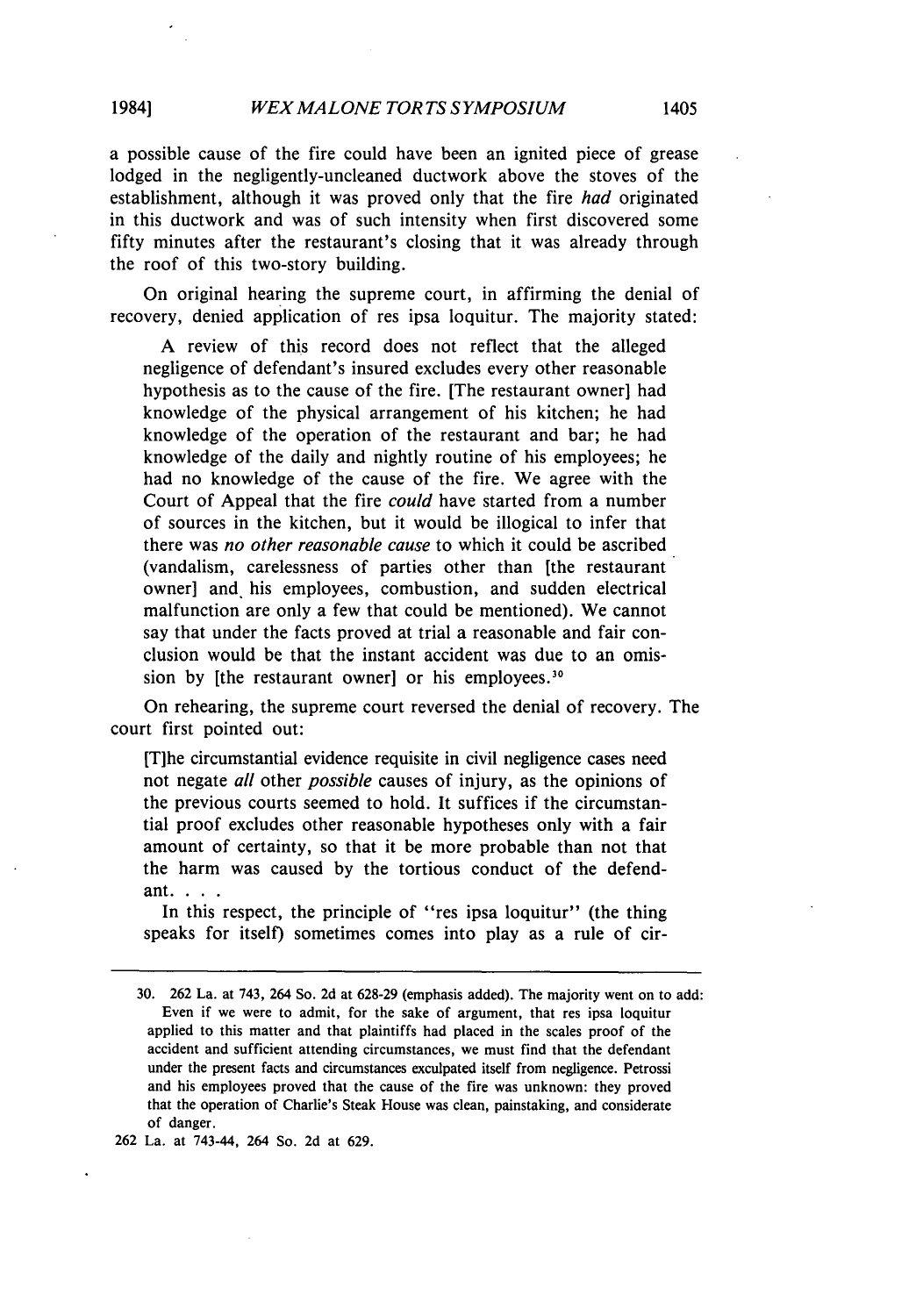cumstantial evidence, whereby negligence is inferred on the part of a defendant because the facts indicate this to be the more probable cause of injury *in the absence of other as-plausible explanation* by witnesses found credible.... Thus, by this principle where properly applied, the circumstantial evidence indicates that the injury was caused by some negligence on the part of the defendant, without necessarily proving just what negligent act caused the injury.'

Applying these principles, the rehearing majority found that "the evidence as a whole shows that the defendant's insured's negligence was the most plausible or likely cause of the fire which caused the decedent's death''<sup>32</sup> and that it could not "as reasonably ascribe any other cause."<sup>33</sup>

The rehearing majority relied upon a number of facts<sup>34</sup> in concluding that "the evidence as a whole proves the most reasonable cause of the fire to have been the defendant's insured's negligence in leaving fire alive on his premises, which contained inflammable substances."<sup>35</sup> Unlike the original majority that had denied both res ipsa loquitur application and recovery, the rehearing majority permitted the res ipsa inference of negligence to arise in the absence of explanations as plausible as the defendant's negligence and also, unlike the original majority, did not require the plaintiff to pin point exactly what negligent act of the defendant had caused the fire. (The original majority, it may be recalled, had denied res ipsa application because of the reasonable *possibility* of cause by vandalism, third-party carelessness, or electrical malfunction, although the record was devoid of evidence that any such events had actually occurred.)<sup>36</sup>

The fire was spread through half the building in a little more or less than an hour after the restaurant was closed tight for the night. (This indicated it must have burned for some time before it had flared to this extent.) No one other than the insured's employees is shown to have had access to these premises subsequent to the time the restaurant was closed. Prior to then, the insured's employees had exclusive control of the kitchen premises in which the fire originated. The kitchen was a large scale commercial enterprise, likely to accumulate hazardous quantities of grease and other highly combustible substances.

If all fire had been extinguished in the kitchen premises when the employees left, the evidence indicates no other cause for the fire's start: i.e., the conflagration was most reasonably caused by some fire (smoldering grease, or spark, or unextinguished flame fed by gas from the pilots) left alive in the premises when the employees locked up, for no other cause is even suggested by the evidence. Further, the evidence indicates that, if the extinguishing equipment worked as it should have, the fire could not have started or have spread so rapidly,

262 La. at 766, 264 So. 2d at 637.

35. 262 La. at 766-67, 264 So. 2d at 637.

36. *See supra* note 30. The rehearing majority did not attempt to determine the specific

<sup>31. 262</sup> La. at 762-63, 264 So. 2d at 636 (citations & footnotes omitted).

<sup>32. 262</sup> La. at 765, 264 So. 2d at 636-37 (footnote omitted).

<sup>33. 262</sup> La. at 765, 264 So. 2d at 637.

<sup>34.</sup> The court summarized these facts.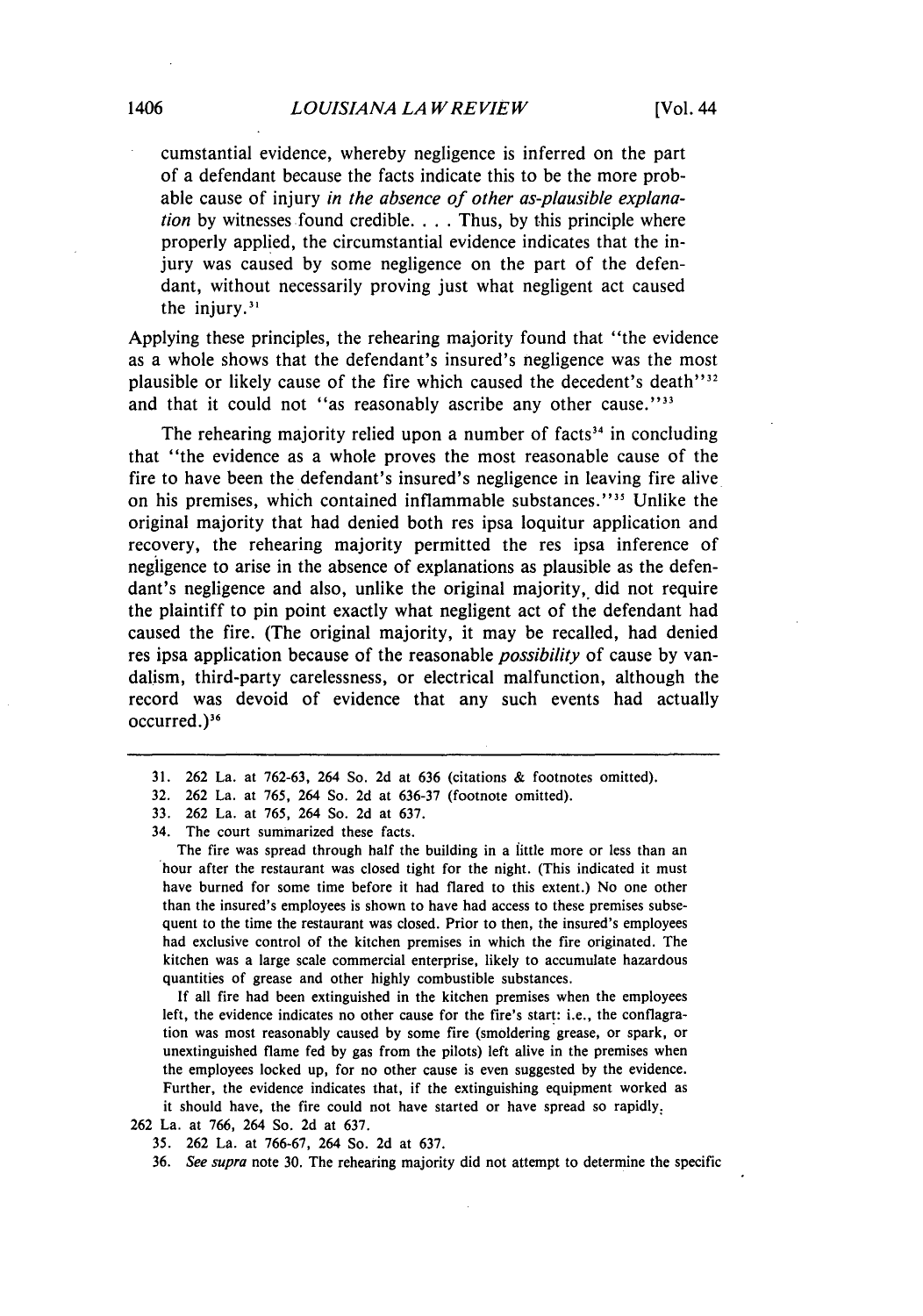The opinion on rehearing in *Boudreaux* in 1972 thus marked the triumph and the adoption by Louisiana courts of the conceptions Malone advanced in his res ipsa article. The proper use of res ipsa loquitur in ordinary tort suits is merely as a principle of circumstantial evidence which permits, but does not require, an inference of causal negligence, and which may suffice as preponderant proof of negligence if, as in all other tort cases, it is more probable than not that, in the light of all of the evidence, the defendant's negligence was the cause of the accident. The *Boudreaux* rehearing majority thus rejected the thesis that when res ipsa loquitur is invoked to permit proof of negligence by circumstantial inference, the case then becomes governed by an esoteric special res ipsa formula.

III

Nevertheless, beyond the circumstantial-evidence use of res ipsa loquitur, Louisiana courts have sometimes used a principle identically labelled as "res ipsa loquitur" to perform a more substantive function. In essence, whether by placing the burden upon the defendant to *prove* that he was *not* negligent or by in effect placing an irrebutable presumption of negligence upon him, in certain generic circumstances Louisiana courts have invoked res ipsa as a means of shifting the risk of loss caused by an accident from the victim to the defendant. In these situations, reasons essentially of social policy direct that innocent victims should be compensated, and that the defendants who set into motion the harming agencies should bear the losses occasioned by their activities, although in reality the accident occurred without demonstrable lack of ordinary care *(i.e.,* negligence) on the part of anyone.

Not the least of Malone's perceptions in his res ipsa article was his recognition of this different functional use in some circumstances of what Louisiana courts indistinguishably termed an application of res ipsa loquitur; not even the courts articulated that they were applying the doctrine differently. Thus each differentiation contributed to the occasional indiscriminate importation of principles from this specialized use of res ipsa<sup>37</sup> into the ordinary-tort, circumstantial-evidence context.

In the third portion of his article," Malone discussed in detail the Louisiana courts' uses of res ipsa loquitur in four situations: those dealing with (1) dangerous substances and instruments, (2) food and drink, (3) injuries on business premises, and (4) traffic and transportation. He observed "that the purpose served by the doctrine varies with the subject

origin of the fire. It also pointed out that improper fire extinguishing equipment may have contributed to the start and rapid spread of the fire.

<sup>37.</sup> *See supra* note 16 (the writer as organ of the court in the intermediate decision in *Larkin* placed the burden upon the defendant to produce evidence to rebut the res ipsa presumption of his negligence).

**<sup>38.</sup>** Malone, *supra* note 2, at 95-106.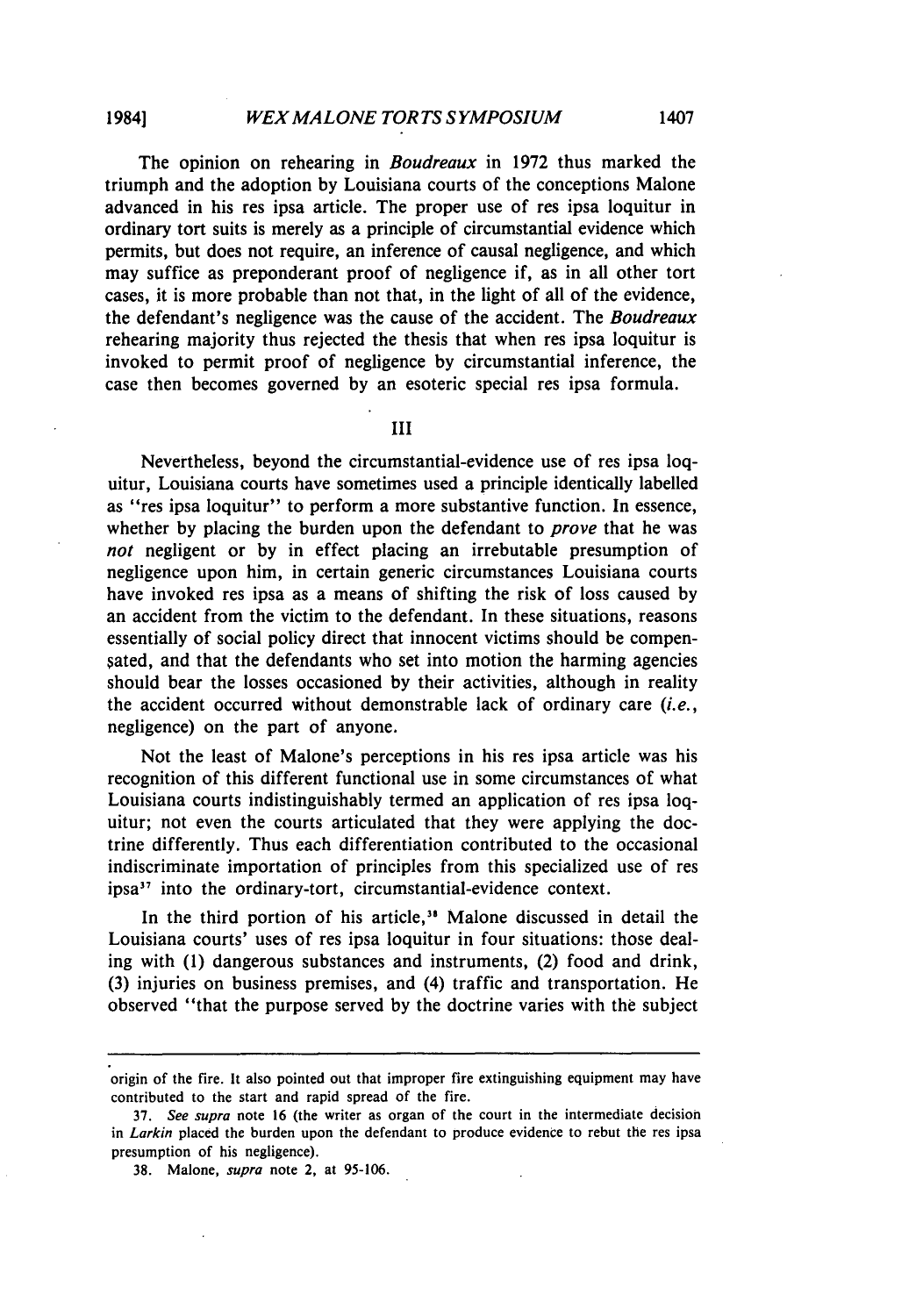matter or activity with which the litigation is concerned."<sup>39</sup> For purposes of the present discussion, the writer notes only that Malone's research indicated that the Louisiana courts did not ordinarily utilize a res ipsa inference of negligence in the described third and fourth general categories,<sup>10</sup> that they unnecessarily employed it in the second category,<sup>1</sup> but that they used it in a different sense in the first (hazardous substance or instrument) category. In the first category of cases, Malone concluded, res ipsa loquitur is nothing "more than a convenient gadget which assists the courts in hitching the standard of care up to top notch." $42$ 

With regard to injuries inflicted by electricity, complicated industrial machinery, and other highly dangerous substances, Malone noted that, although the use of res ipsa "is framed by the court in the language of negligence, the outcome reflects a virtual insurer's liability"<sup>43</sup> and that "an inference of 'negligence' will readily be drawn from the bare occurrence of an accident resulting from the use of one of these dangerous agencies."" As he explained,

the idea that a high degree of liability exists for injuries inflicted by such agencies permeates the decisions. The language of negligence is used, but the case is heavily weighted against the defendant. It is frequently stated that the more dangerous the instrumentality employed the more care required in its use and maintenance. It sometimes happens that after all reasonable precautions have been taken in carrying on an ultrahazardous activity there still remains a large but irreducible residue of danger. The attitude of most courts approaches the position that injuries resulting therefrom should be borne by the defendant, who chose to make use of the dangerous agency.'

41. Malone pointed out that in Louisiana the manufacturer of food or drink for human consumption insures that its product is wholesome and free from deleterious substances; once it is shown that the substance is unwholesome, there is no need to prove negligence. *Id.* 97-98. The employment of res ipsa loquitur in this type of situation is not necessary, and the courts' use of it "amounts to little more than window dressing in the opinion." *Id.* at 99.

42. *Id.* at 97 (footnote omitted).

43. *Id.* at 96.

44. *Id.* (footnote omitted).

45. *Id.* at 95-96 (footnote omitted).

<sup>39.</sup> *Id.* at 95.

<sup>40.</sup> He noted two exceptions: As to business premises, a res ipsa presumption was permitted to apply if the injury was occasioned by a defect in the plan of the premises, the method of construction, or a condition of decay brought about by long neglect. *Id.* at 99. As to vehicle accidents, he found that the res ipsa loquitur presumption was applied with appreciable consistency in only one type of automobile accident: where a vehicle leaves the highway and strikes a pedestrian on the sidewalk or crashes into property adjoining the road. *Id.* at 101.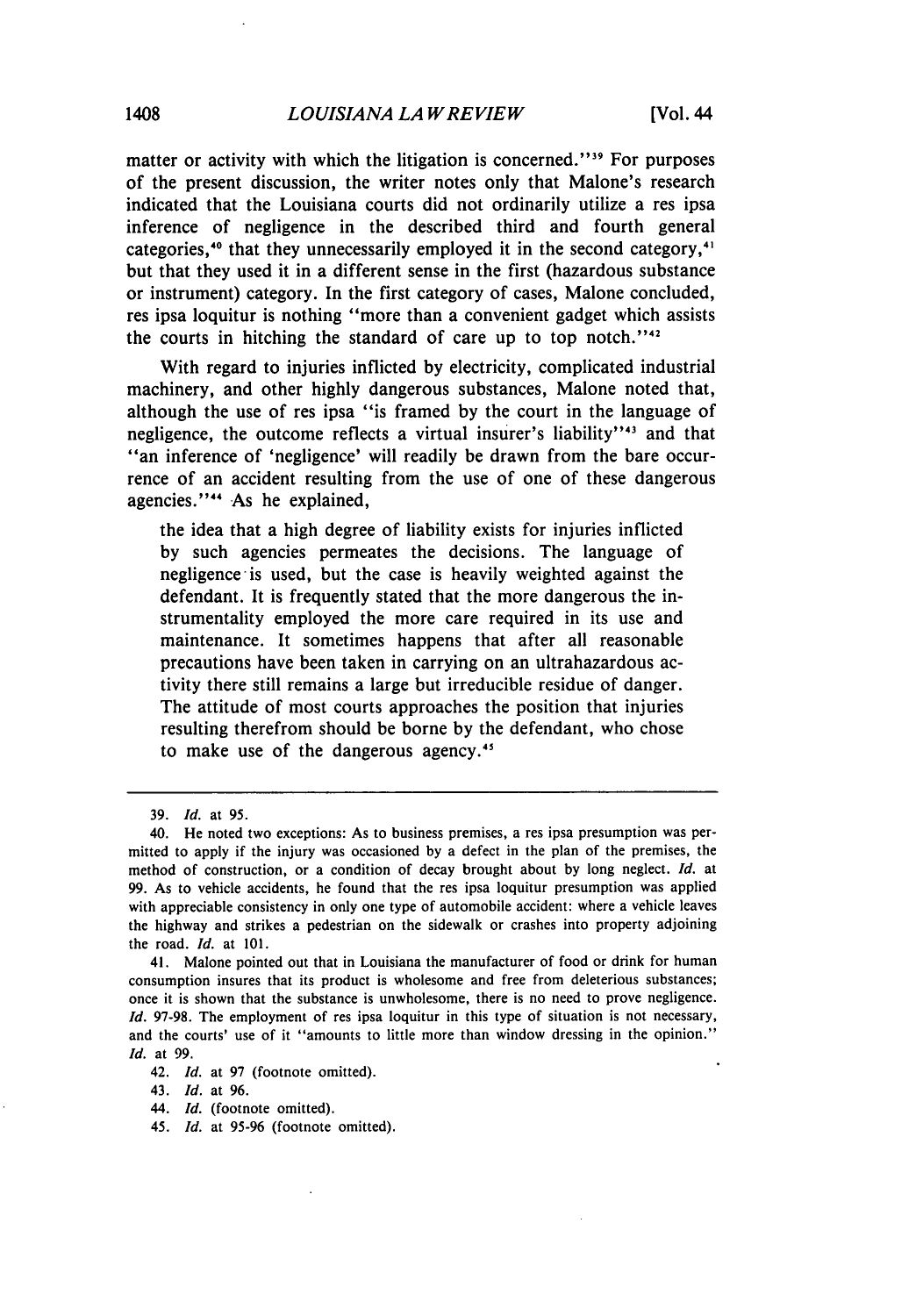Thus, in this situation, Louisiana courts have not limited the use of res ipsa loquitur simply to supporting a logical inference that the defendant was negligent. Rather, in certain specialized legal and social areas, res ipsa is used to support a policy-based substantive principle that the defendant ordinarily should bear the loss occasioned by an accident resulting from the type of hazard he creates, whether or not the instrumentality attributable to him was used with all the ordinary care possible.<sup>46</sup> This unarticulated basis for the shifting of responsibility to the actor with regard to his hazardous substances or activities is thus not unlike the articulated reasons for strict liability under Louisiana Civil Code articles. When in 1975, in *Loescher v. Parr,'7* the state supreme court interpreted Civil Code article 2317 in accord with its civilian sources to impose strict liability on the custodian of things that injure others—a development that common law lawyer Professor Malone thoroughly deplores<sup>48</sup>—the court similarly summarized the principle of *fault* that imposed strict liability on a defendant in favor of an injured person who was himself without fault.

When harm results from the conduct or defect of a person or thing which creates an unreasonable risk of harm to others, a person legally responsible under these code articles for the supervision, care, or guardianship of the person or thing may be held liable for the damage thus caused, despite the fact that no personal negligent act or inattention on the former's part is proved. The liability arises from his legal relationship to the person or thing whose conduct or defect creates an unreasonable risk of injuries to others.

The *fault* of the person thus liable is based upon his failure to prevent the person or thing for whom he is responsible from causing such unreasonable risk of injury to others. Thus, the person to whom society allots the supervision, care, or guardianship (custody) of the risk-creating person or thing bears the loss

<sup>46.</sup> Tassin v. Louisiana Power & Light Co., 250 La. 1016, 201 So. 2d 275 (1967) vividly illustrates this conclusion. The operator of an electrical power line was held liable by reason of res ipsa loquitur to a victim injured by an unexplained power surge. The supreme court affirmed the intermediate court's opinion to the same effect, Tassin v. Louisiana Power & Light Co., 191 So. 2d 338 (La. App. 3d Cir. 1966), where the facts of want of negligence on the part of the power company are fully set forth in the dissenting opinion, *id.* at 342-46 (Hood, Savoy, JJ., dissenting), and are not essentially controverted by the majority, which stated that nevertheless the evidence presented by the power company was "insufficient to refute the inference that its negligence was not the most plausible explanation of the accident in view of the high duty of care that accompanies those who exercise exclusive control over dangerous instrumentalities such as electricity." *Id.* at 341.

<sup>47. 324</sup> So. 2d. 441 (La. 1975).

<sup>48.</sup> *See supra* note 1.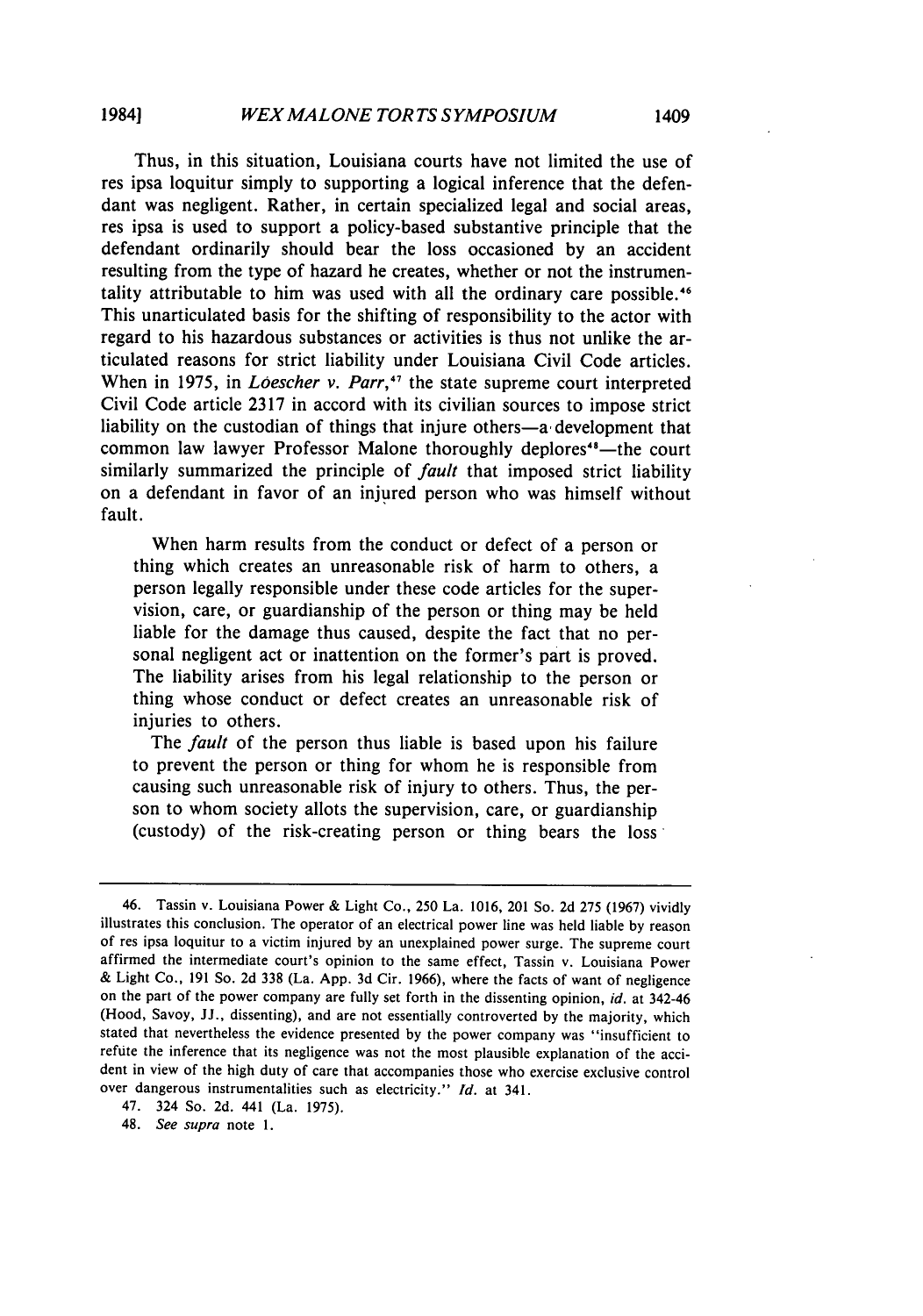resulting from the creation of the risk, rather than some innocent third person harmed as a consequence of his failure to prevent the risk. His fault rests upon his failure to prevent the risk-creating harm and upon his obligation to guard against the condition or activity (by the person or thing for which he is responsible) which creates the unreasonable risk of harm to others.<sup>49</sup>

Even though Louisiana courts even today have expressly eschewed application of strict liability in hazardous-substance-or-activity cases, such as high-voltage electricity lines, the defendant in such cases is held to a duty "to exercise the utmost care to reduce hazards to life as far as practicable."<sup>50</sup> Such a defendant, despite his precautions that might usually be considered ordinary care, may be held liable because of "the greater options, the greater knowledge, the direct control over the source of injury"<sup>31</sup> by which the defendant "should have taken other proper and reasonable precautions to prevent injury."<sup>52</sup>

Similarly, even before the Louisiana courts in late 1974, based on codal principles, imposed strict liability on the part of the owner of an animal for harm it caused,<sup>53</sup> the courts had placed a virtually impossible burden of explanation upon the owner of cattle that had escaped onto the highway in a fence-law area and had caused injury to an oncoming motorist. In order to escape liability, the owner was required to prove facts that established "his complete freedom from any negligence of even the slightest degree."<sup>54</sup> The exculpating evidence could not consist of "a general showing of fences in good condition,"<sup>55</sup> but was required also to show "how the animal escaped in order to overcome the presumption of negligence and to prove freedom from fault in the slightest degree."<sup>56</sup> It might be noted that the required evidence, to be exculpatory, could consist only of superseding fault on the part of a third person or of an irresistible force (act of God), the same defenses that, in addition to fault of the victim, would exculpate from liability a defendant responsible under strict-liability principles.<sup>57</sup>

The heavy burden of exculpatory explanation placed upon a fencelaw cattle owner, however, was not couched in terms of an application

<sup>49. 324</sup> So. 2d at 446.

<sup>50.</sup> Hebert v. Gulf States Util. Co., 426 So. 2d **111,** 114 (La. 1983).

*<sup>51.</sup> Id.* at 116.

<sup>52.</sup> Id.

*<sup>53.</sup>* Holland v. Buckley, 305 So. 2d **113** (La. 1974); *see also* Rozell v. Louisiana Animal Breeders Coop., 434 So. 2d 404 (La. 1983).

<sup>54.</sup> Womack v. Rhymes, 300 So. 2d 226, 229 (La. App. 2d Cir.), *cert. denied,* 303 So. 2d 179 (La. 1974).

<sup>55.</sup> *Id.* at 231.

**<sup>56.</sup> Id.**

<sup>57.</sup> *Loescher,* 324 So. 2d at 447.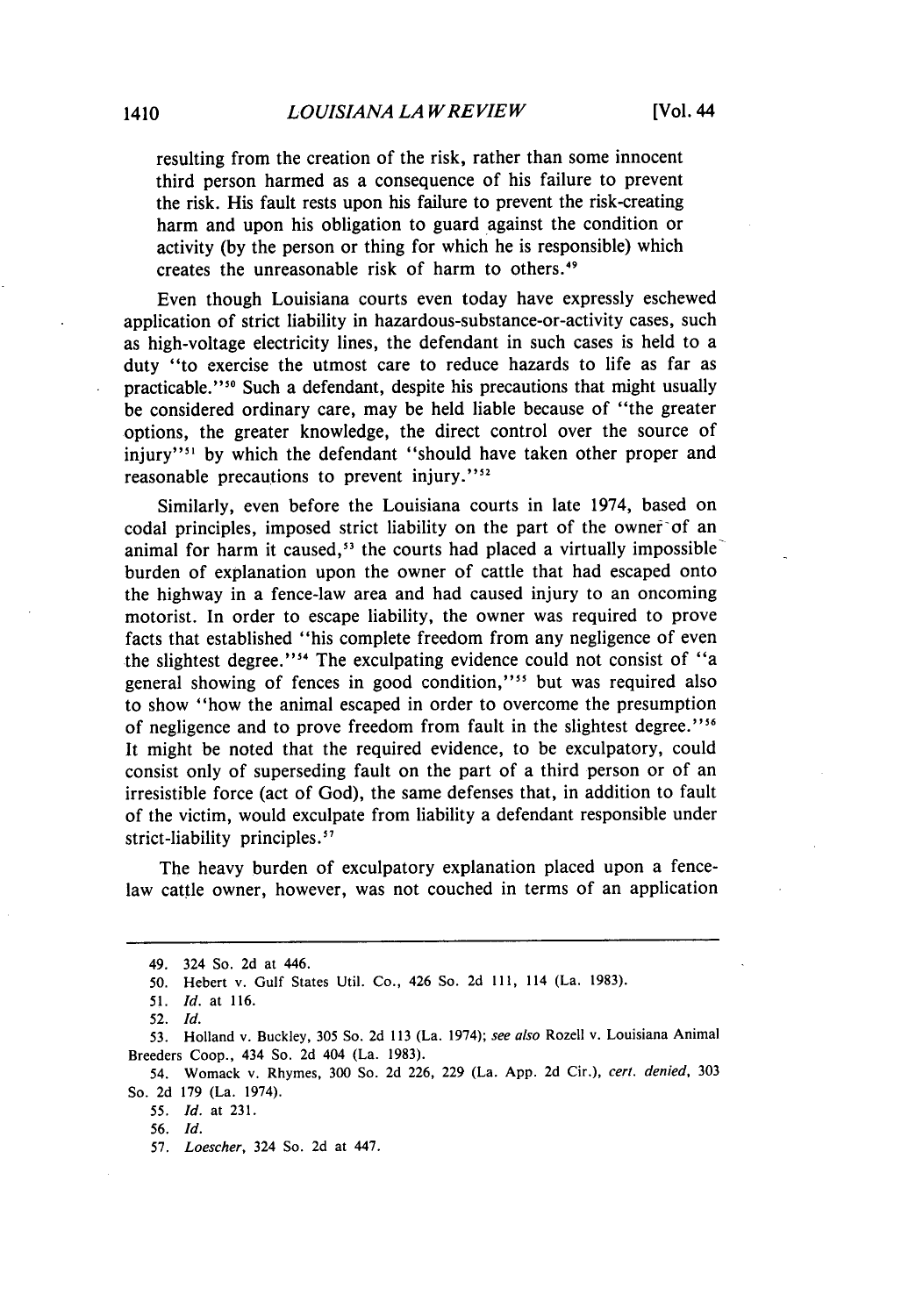of res ipsa loquitur. Rather, the courts imposed the burden by way of judge-created methodology designed to effectuate the legislative policy of the fence-law enactments (prohibiting cattle from being loose on highways in certain areas, with the legislative intent of preventing injury to travelling motorists).

In other particularized situations, Louisiana courts, without expressly invoking res ipsa loquitur, have imposed rules of explanation or burdens upon an actor who causes harm to an innocent victim, with the effect of shifting liability to the actor. These judge-created rules or burdens are similarly designed to effectuate legislative or social values which direct that the loss be borne by the actor, not the victim. One such instance, for example, is the jurisprudentially developed rule that, when a car on the wrong side of the road collides with another car in the correct lane of traffic, the driver of the car on the wrong side is required to exculpate himself of any fault, however slight, that contributed to the accident. Even if he proves his trespass onto the wrong side of the highway was due to a sudden emergency presented by a third person's negligent obstruction of his path, he is not exculpated from negligence. Thus, presumably, he should have wrecked by going into the ditch on his side, instead of endangering oncoming traffic by crossing the center line.<sup>58</sup>

The particularized use of res ipsa, in the loss-shifting sense of which Malone spoke, stems, in the writer's view, from the same reasons that have motivated the particularized rules to shift liability, and that likewise motivated the Louisiana courts' return to the strict-liability principles of the Civil Code articles,<sup>59</sup> strict liability in food cases,<sup>60</sup> and the present prima facie presumption of the storekeeper's negligence. The presumption applies in favor of a customer in a store who slips and falls because of an obstruction in the aisle that *may* have been placed there by another customer and not the storekeeper himself, requiring the storekeeper to exculpate himself from negligence, a most difficult if not impossible burden for him to carry.<sup>61</sup>

<sup>58.</sup> Rizley v. Cutrer, 232 La. 655, 95 So. 2d 139 (1957); Noland v. Liberty Mut. Ins. Co., 232 La. 569, 94 So. 2d 671 (1957); *see also* Simon v. Ford Motor Co., 282 So. 2d 126 (La. 1973).

<sup>59.</sup> *See supra* text accompanying note 49.

*<sup>60.</sup> See supra* note 41.

<sup>61.</sup> Malone's res ipsa article had adverted to the possibility that res ipsa loquitur might be applicable to this type of situation, but found the jurisprudence incapable of formulation concerning this issue. Malone, *supra* note 2, at 90-91. For a discussion of the course of the subsequent Louisiana jurisprudence, see Note, *The Game's Afoot: The Storekeeper's Heightened Responsibility for Slip and Fall Accidents,* 37 **LA.** L. REV. 634 (1977). The state supreme court eventually in the mid-1970's resolved conflicts between the intermediate courts in favor of the heightened responsibility of the storekeeper noted in the text, although its explanation of the defendant storekeeper's exculpatory burden does not rely specifically upon the res ipsa loquitur terminology. Gonzales v. Winn-Dixie Louisiana, Inc., 326 So. 2d 486 (La. 1976); Kavlich v. Kramer, 315 So. 2d 282 (La. 1975).